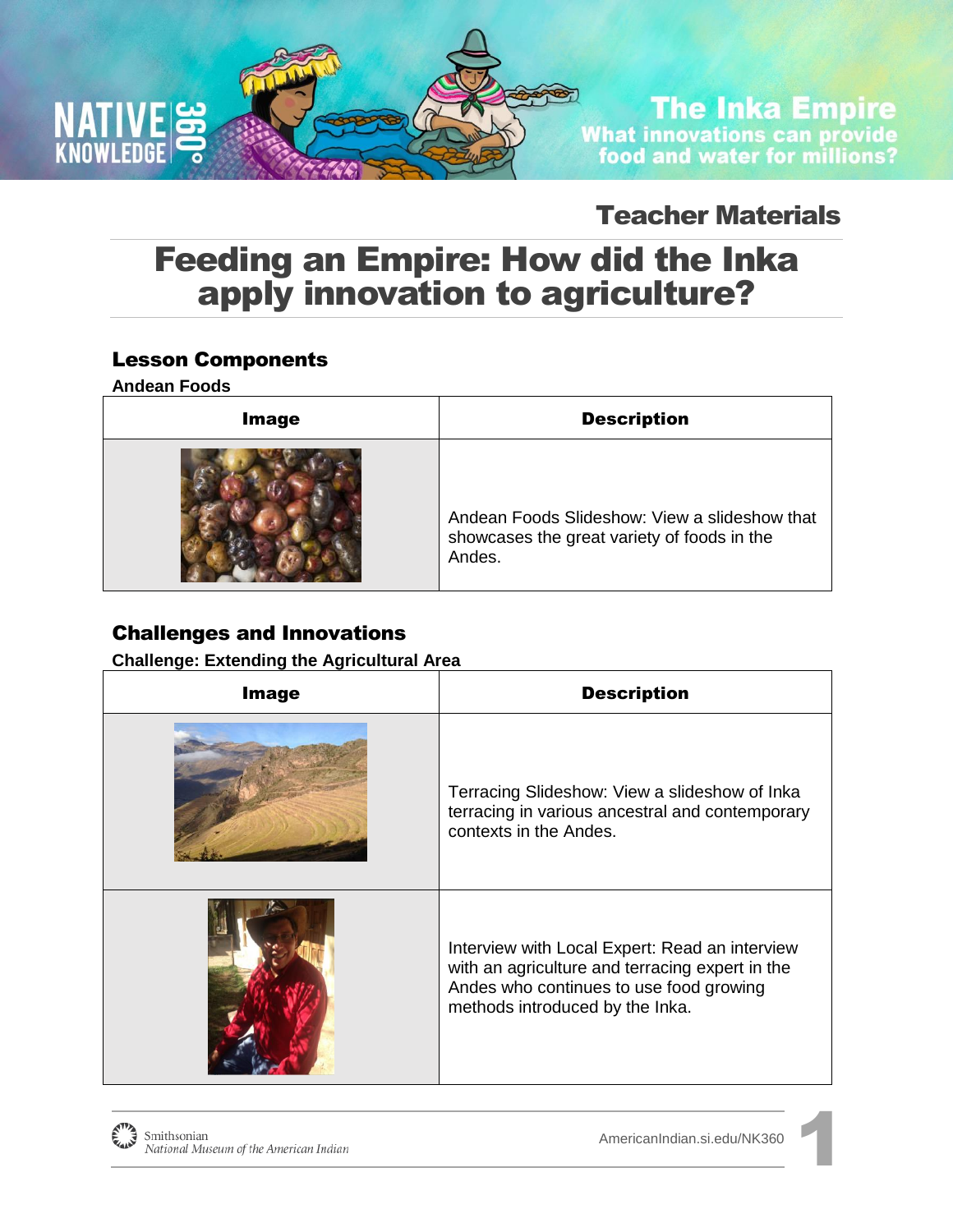

# Feeding an Empire

#### **Challenge: Preservation and Storage**

| <b>Image</b>           | <b>Description</b>                                                                                                                               |
|------------------------|--------------------------------------------------------------------------------------------------------------------------------------------------|
|                        | Colca Video: Learn about the Inka storehouses<br>that fed and supported the Inka Empire.                                                         |
| <b>EXPLORE A COLCA</b> | Explore a Colca Interactive: Use an interactive<br>tool to investigate the features of this unique Inka<br>food preservation and storage system. |

#### **Challenge: Food Diversification**

| <b>Image</b> | <b>Description</b>                                                                                                                                                                                                                                              |
|--------------|-----------------------------------------------------------------------------------------------------------------------------------------------------------------------------------------------------------------------------------------------------------------|
|              | Microclimates Graphic: Examine this graphic to<br>better understand the meaning of "microclimate"<br>environments."                                                                                                                                             |
|              | Potato Planting Video: See a video of father and<br>son in Togra, Cusco Region, Peru, preparing the<br>land to plant potatoes using an Inka plowing tool<br>called <i>chaquitaqlla</i> that has been in continuous<br>use in the Andes for more than 600 years. |



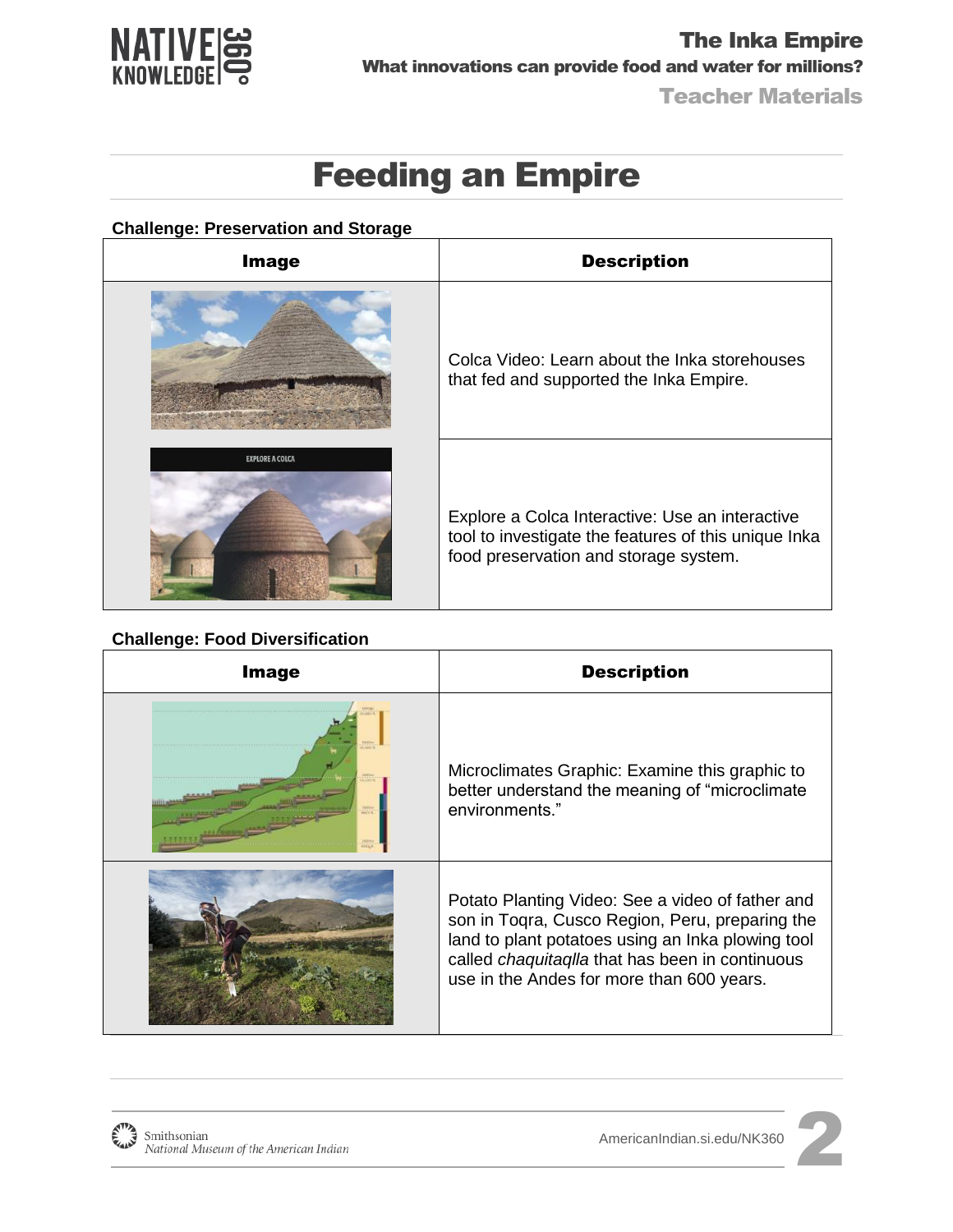

# Feeding an Empire

#### Student Worksheets

*[Agricultural Innovation](http://americanindian.si.edu/nk360/inka-water/pdf/Student-Instructions-SQ3-InkaRoad-WaterManagement-ENGLISH.pdf)*

### Connection to the Compelling Question

 What challenges might come with providing food for millions? What opportunities for innovation arise in response to such challenges? In this lesson, students discover how the Inka applied principles of sustainability and reciprocity to build innovative agricultural practices.

#### Ideas

- **Challenges and Innovation:** Extending the Agricultural Area, Preservation and Storage, Food Diversification
- Students can investigate the videos, interactives, images, and an interview independently or in small groups.

# Suggested Lesson Procedure

#### Hook

- Show the Andean Foods Slide Show.
- Ask: What Inka foods do you and your family eat?
- Foods domesticated thousands of years ago are still staples for more than seven million Quechua and Aymara indigenous people living in the Andes today, as well as for millions around the world. What does this say about Inka innovation?
- Preview vocabulary as needed: colca, terracing, microclimate.

#### Challenges and Innovations

Students explore three categories of agricultural challenges and innovations: Extending the Agricultural Area, Preservation and Storage, and Food Diversification. For each challenge, students will see how the Inka applied innovation to engineer a solution.

The worksheet *Agricultural Innovation* is a tool for helping students synthesize the big ideas of Inka agricultural innovation. As students explore each featured source, take time to check for understanding of key content and concepts:

 Extending the Agricultural Area: Terracing allowed the Inka Empire to grow crops in areas that might otherwise be compromised by immense rainfall and subsequent erosion.